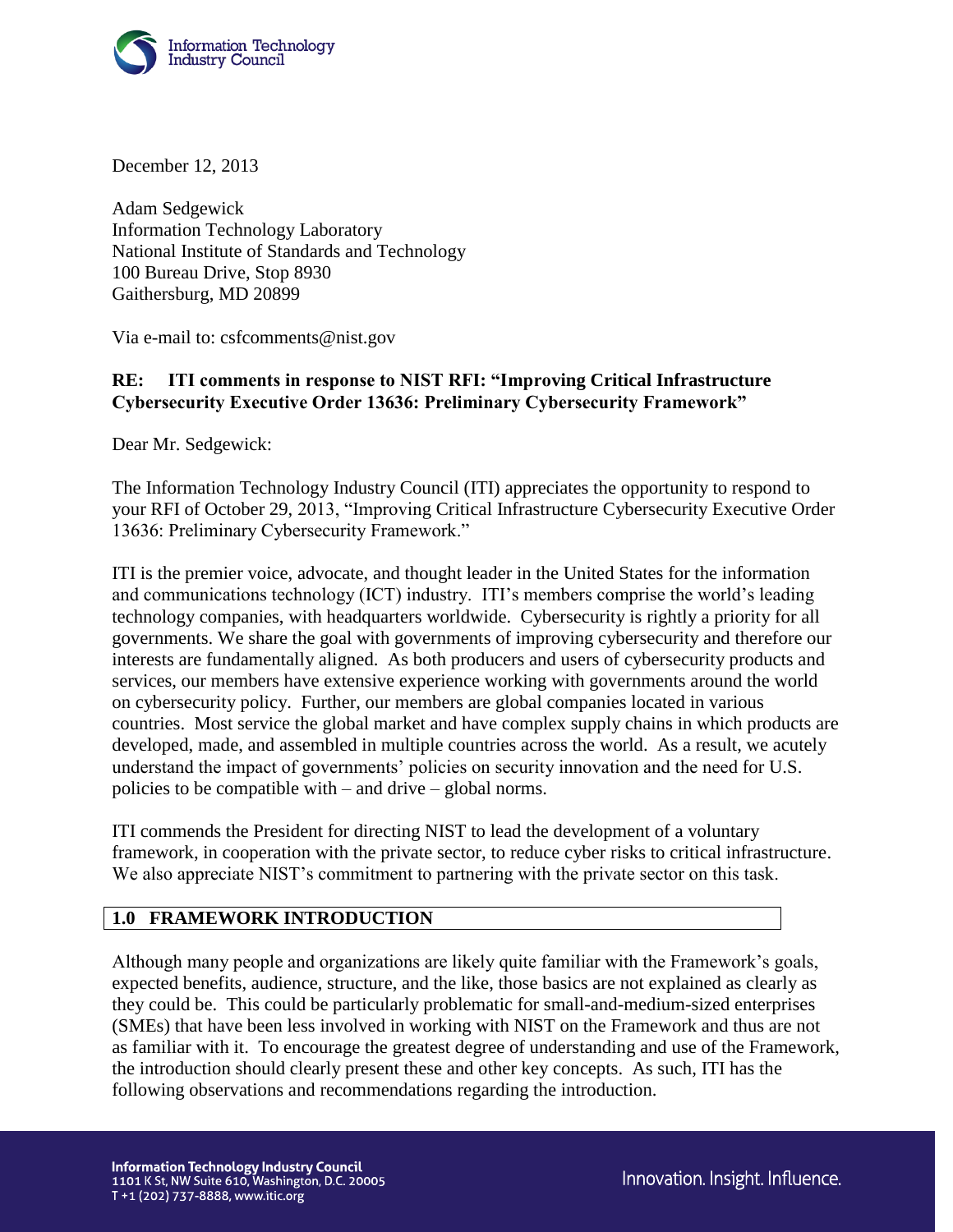

*Voluntary nature of the Framework should be emphasized*. The voluntary nature of the Framework should be explained clearly in the very beginning of the document. Currently the term "voluntary" appears only once in the narrative, on line 67 in the Introduction. Even in this case, the language simply states the Executive Order (EO) "calls for the development of a voluntary Cybersecurity Framework…. For assisting organizations…." It needs to be clearer that use/adoption, while strongly encouraged for various reasons, is truly voluntary.

*Benefits of Framework use by individual organizations should be clearer.* The introduction should make clearer to organizations of all sizes the potential benefits to them—namely to their businesses and employees—of adopting the Framework. The introduction currently is focused on benefits to U.S. national and economic security. While critically important to our country, this likely is not compelling enough to an average small-business owner to convince him/her to spend the time and resources to adopt the Framework. The "Message to Senior Executives on the Cybersecurity Framework" in the August 28 Framework discussion draft included many compelling arguments for individual organizations in this regard (see lines 13-24 of the discussion draft). NIST should consider reinstating the "Message to Senior Executives" in the Framework, and also include these points some other way early in the Framework's introduction.

*Relationship to current practices should be clearer.* Lines 100-104 explain that "the Framework complements, and does not replace, an organization's existing business or cybersecurity risk management process and cybersecurity program." As NIST and others in the Administration have stated, many entities have very robust cybersecurity processes and programs that may already accomplish much if not all of what is outlined in the Framework. The document should more clearly tell the reader that, if this is the case for their organization, they may decide not to make any changes based on the Framework, and that is an acceptable "use" or "adoption" that can be communicated to any interested stakeholders.

*Scope/applicability to non-CI entities should be clearer.* The introduction's first paragraph explains the Executive Order "calls for the development of a voluntary cybersecurity Framework …. for assisting organizations responsible for critical infrastructure (CI)….," making it apparent that CI owners and operators are the main Framework targets. However, NIST, and the Administration generally, have stated numerous times a hope that all organizations in the United States voluntarily utilize the Framework, including SMEs and those that are not CI owners/operators. The introduction should explicitly state that the Framework is intended to be a tool for any entity of any size that wishes to improve its cybersecurity, in addition to its primary/initial target of CI entities (per the EO). Absent this caveat up front, there is a large chance many SMEs may believe they could or should not use or benefit from the Framework. The introduction could also discuss the process for modifying the Framework in the future should the definition of CI or key elements change over time.

*Scope/prioritization of Framework use should be clearer.* While the Framework is designed to be used by any entity of any size that wishes to improve its cybersecurity, the document should provide suggestions as to potentially effective ways to implement the Framework, given the reality of limited resources and the EO's direction that the Framework be cost-effective. In particular, the Framework should note that, for entities choosing to use it, their highest priority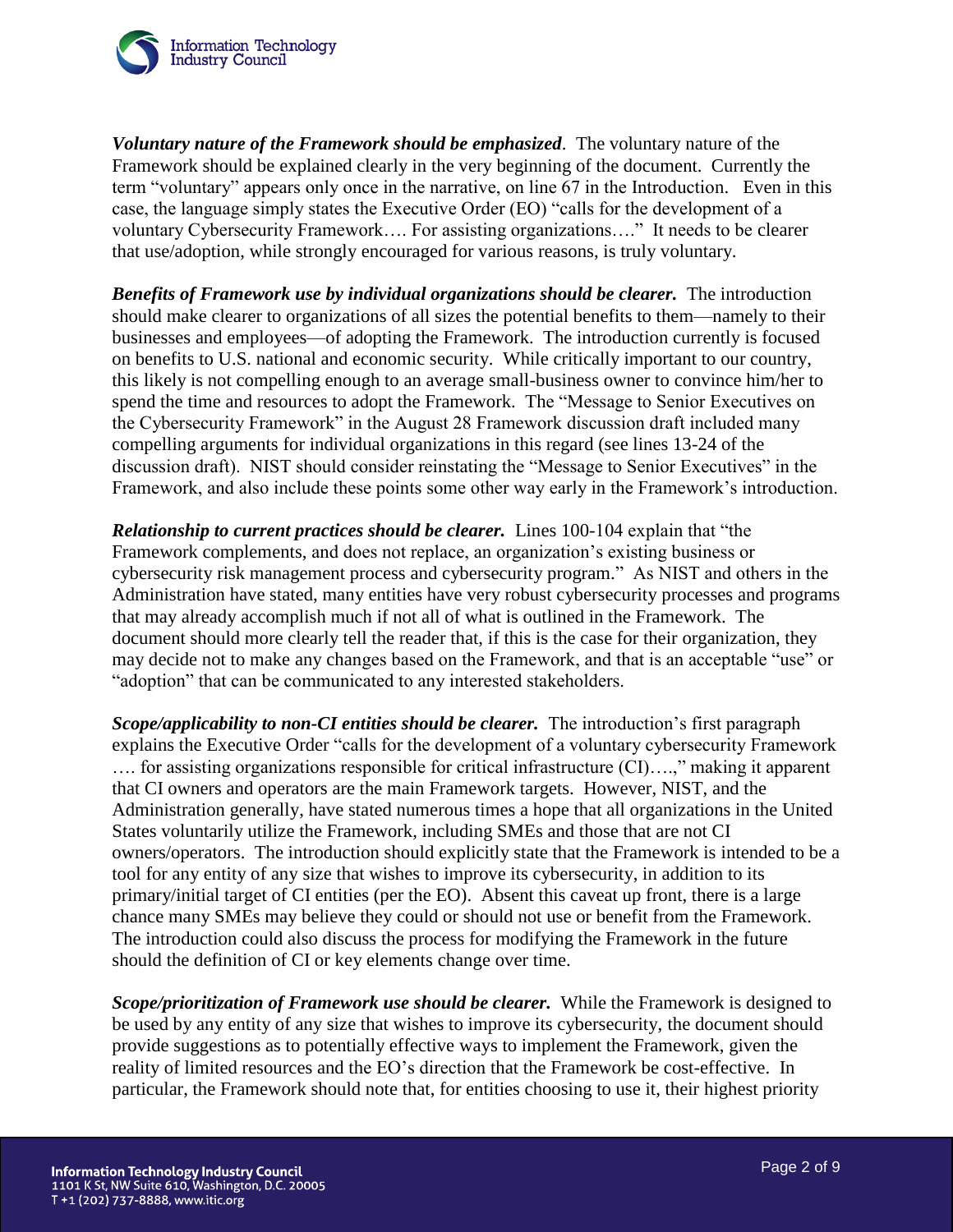

should focus on those processes and IT/cybersecurity-related assets directly involved in the delivery of CI services. Such guidance will allow organizations to focus their available resources towards achieving the objectives of the EO—protection of CI. An organization can, of course, apply the Framework more broadly to achieve other business benefits and can expand the application of the Framework to other areas over time as resources enable.

*Introduction should explain the use of global standards.* Lines 84-89 correctly explain the reasoning behind the Framework's use of existing standards, guidance, and best practices. Reasons for the use of voluntary global standards should be added here (the justification can be taken from Appendix C, C6, "international alignment"), for a few key reasons, not least of all because global standards, as explained in C6, benefit security and trade.

Equally importantly is the message this will send to foreign governments who are carefully watching the Framework's development and who might emulate its approach in their policy environments. We would support them doing so, because it would create consistent and cohesive approaches across geographies as well as a commitment to the global standardization process, public-private partnerships, and a voluntary, as opposed to regulatory, approach. However, given the already existing misunderstandings many foreign governments and foreign audiences generally have about the Framework—many mistakenly believe NIST is writing new standards for the U.S. economy or feel that NIST is not utilizing global standards—clarifying up front that the Framework points to global standards is imperative. This misconception about the Framework is also shared by many in the press, domestically as well as internationally, so a clear statement about its pointing towards global standards (and why) can potentially shape how the Framework is described around the world.

Finally, the importance of global standards to cybersecurity is a message for U.S. policymakers as well. We are heartened that current NIST and Administration staff involved in the Framework and EO understand and are committed to the role of global standards in improving cybersecurity. Future staff involved in any Framework updates, however, may not understand the importance of this approach. Thus, we must state this for our own audience.

*"Choose your own end-state" nature of the Framework should be clearer.* Lines 100-108 introduce the tier concept (about which ITI has further comments, below) but lack clear messaging that an organization can choose its own target level of security. One thing that could discourage Framework adoption, particularly among SMEs, would be the misperception that the only acceptable outcome for users is a "tier 4" level. We recognize NIST wants each adopting organization to decide its own tier level based on an understanding of the nature of its business and risks. For example, being at "tier 2" could be wholly appropriate for a given organization. Thus, the introduction should clarify that success for an individual organization is to improve its cybersecurity posture, not to achieve a particular tier per se. Putting that point closer to the front will help readers to understand that any steps they take to improve cybersecurity—even at "tier 1"—are important. The text here also should make clearer that cybersecurity is not an end state, but rather based on risk management.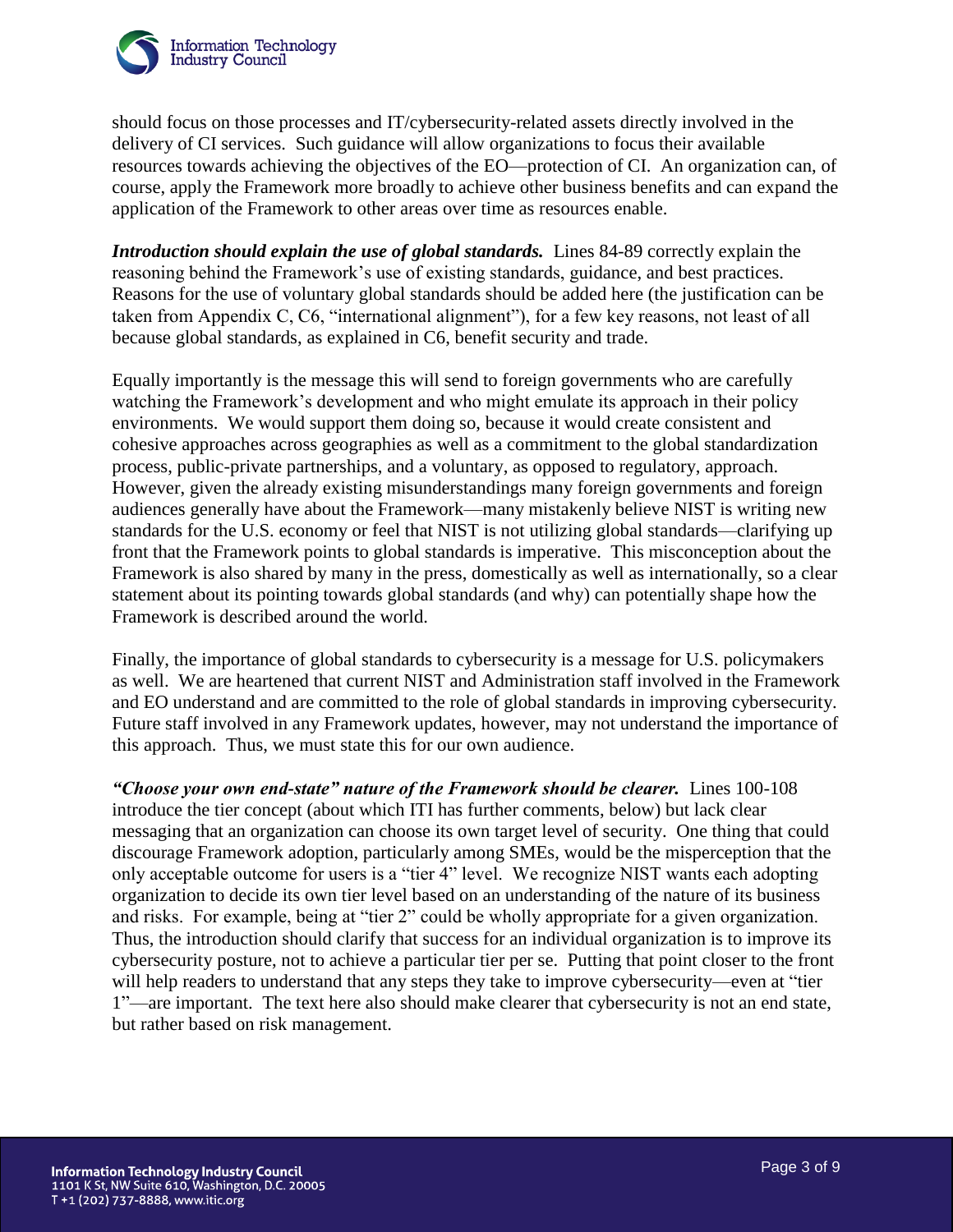

*A workable definition of Framework "Adoption" must be found.* The definition of "adoption" has been a large topic of conversation and source of concern within industry. We know NIST, and the Administration generally, understand these concerns as you work to find an appropriate definition. ITI recommends the Administration consider the definition of "adoption" that NIST distilled from the Fifth Cybersecurity Workshop in Raleigh, North Carolina: <sup>1</sup>

*An organization adopts the framework when it uses the Cybersecurity Framework as a key part of its systematic process for identifying, assessing, prioritizing, and/or communicating:* 

- *Cybersecurity risks,*
- *Current approaches and efforts to address those risks, and*
- *Steps needed to reduce cybersecurity risks as part of its management of the organization's broader risks and priorities.*

If it is not appropriate for NIST to incorporate a definition directly into the Framework, it should be otherwise incorporated into related documents being developed by the Department of Homeland Security (DHS) for the Voluntary Program (EO Section 8).

#### **2.0 FRAMEWORK BASICS**

Some portions of this section could benefit from reorganization and/or editing.

*Section 2.1—Framework Core.* Lines 224-231 describe "category" and "subcategory" as used in the Framework. We suggest NIST change "category" and "subcategory" to "outcome" and "action," respectively, throughout the document, because the latter terms much more explicitly identify what these are. Changing these terms would particularly improve the clarity of the narrative in sections 1.0, 2.0, and 3.0, where "category and subcategory" are used often.

Line 242 begins a description of the five Framework Core Functions. ITI recommends they be edited to be explained, followed by their outcomes. Below is an example of our suggestion.

Identify – Develop the institutional understanding to manage cybersecurity risk to organizational systems, assets, data, and capabilities. *(move up this section to here)* **The activities in the Identify Function are foundational for effective implementation of the Framework. Understanding the business context, resources that support critical functions and the related cybersecurity risks enable an organization to focus its efforts and resources. Defining a risk management strategy enables risk decisions consistent with the business needs or the organization.**

The Identify Function includes the following categories of outcomes: Asset Management, Business Environment, Governance, Risk Assessment, and Risk Management Strategy.

*Section 2.2 – Framework Profile.* Section 2.2 suggests using a Framework profile for internal risk management activities to "establish a roadmap for reducing cyber risk," but it is not clear

 $\overline{a}$ 

<sup>&</sup>lt;sup>1</sup> Update on the Development of the Cybersecurity Framework, December 4, 2013, at http://www.nist.gov/itl.upload/nist\_cybersecurity\_framework\_update\_120413.pdf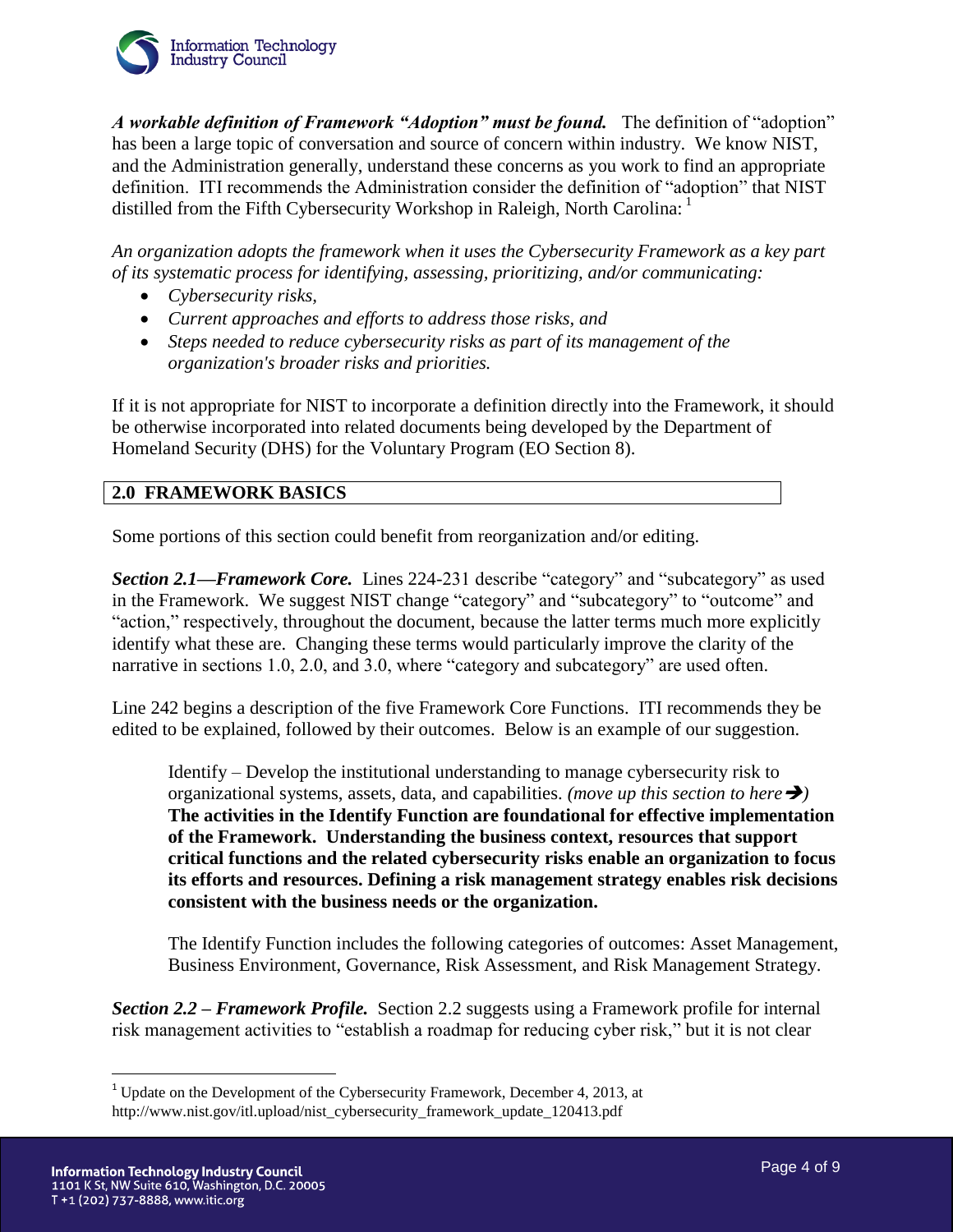

how an organization would do that, despite the graphic on p. 8. This section should more clearly state that an organization should have two profiles—current and target—and that the organization should use the gaps between the profiles to create a roadmap to improve cybersecurity. In addition, line 305 notes there are existing target profiles, but the Framework includes no examples. Examples (or where to find them) would help the reader understand how to create their own target profile and thus improve cybersecurity.

In terms of using a Framework profile outside an organization, as is contemplated by Section 3.3, we note that, because there is no methodology for creating a profile, profiles cannot validly be compared between organizations. While the uses of a Framework profile expressed in Section 3.3 are valuable, it would be difficult for them to be effective or accurate absent such a common methodology. We suggest a methodology for creating a Framework profile be developed for Version 2.0 of the Framework and that suggestions on potential external uses of profiles also be reserved until then.

*Section 2.3 – Framework Implementation Tiers.* We applaud the concept of a maturity model in the Framework, but without a common methodology for how tiers are determined and without a statement on the scope of how they may be used, in particular by external parties, the tiers could create unintended anticompetitive consequences.

First, because the Framework does not outline a methodology for how to calculate and apply tiers, tiers do not provide a basis to compare two organizations. However, tiers nonetheless are likely to become factors in procurement and purchase contracts. Second, some ITI members have voiced concerns that the Framework implementation tiers will be used by CI owners and operators to try to push liability onto their vendors. For example, despite the voluntary nature of the Framework, a CI owner or operator nonetheless could require in its contracts that its vendors be "tier 4," even if that is otherwise an unnecessary level for those vendors, and use that stipulation to shift blame onto vendors if something goes wrong. Such potential usage of the tiers runs counter to the very idea that the tiers are a maturity model, that different tiers will be appropriate for different businesses, and that the tiers should be self-determined based on the company's posture vis-à-vis CI and its own organizational goals.

To try to minimize such unintended consequences, ITI suggests NIST specify that the tiers are for internal use only as part of an organization's cybersecurity risk management process. NIST also should include a methodology for determining tiers. We understand this could be a very challenging task given that the Framework is to be issued in February 2014, and industry stands ready to contribute ideas and expertise to NIST to try to create a workable methodology by then. If time constraints make adding a methodology to this version impossible, we would then welcome working with NIST to create a methodology to be included in Version 2.0.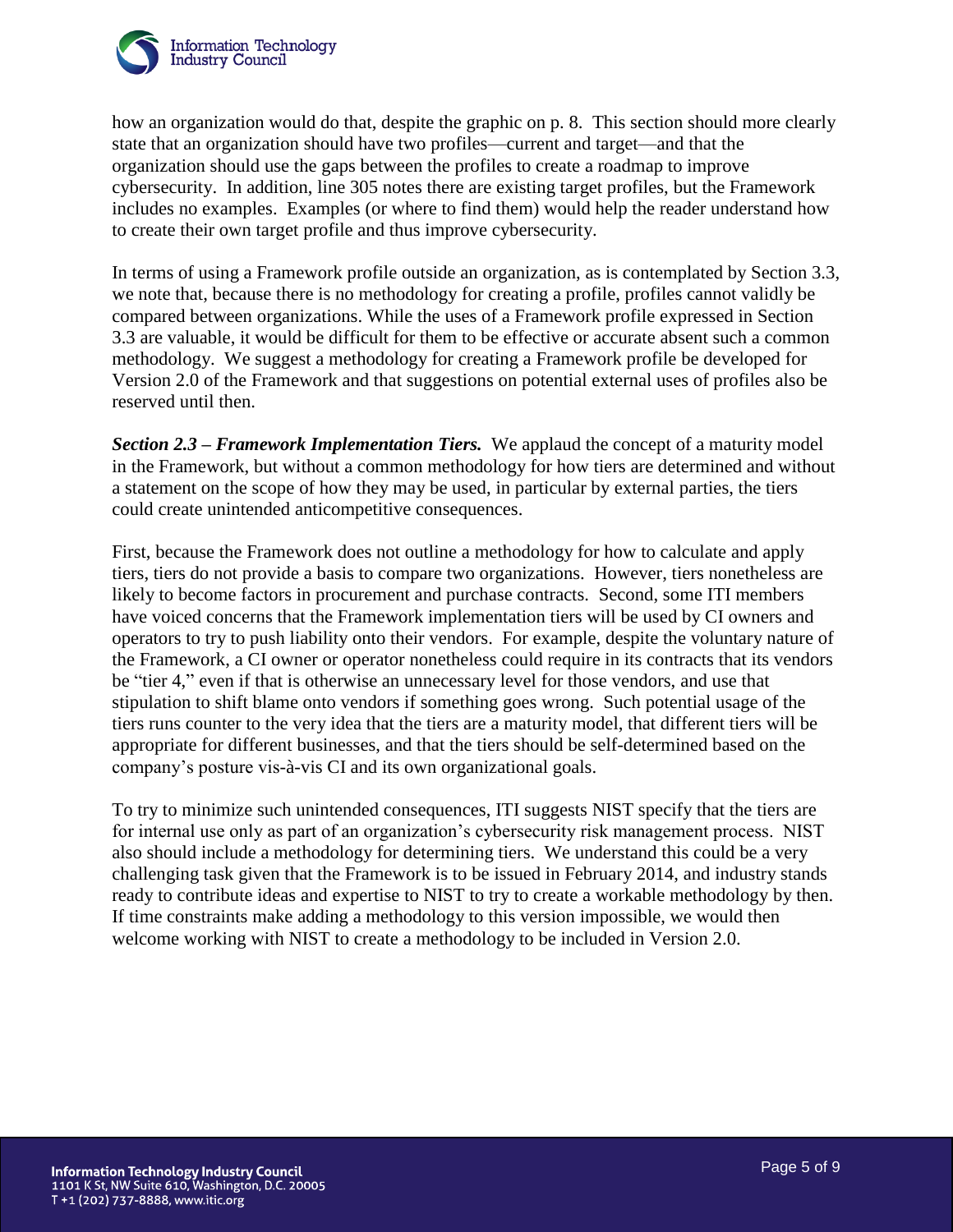

## **3.0 HOW TO USE THE FRAMEWORK**

The examples provided here of how to use the Framework are very helpful and should also be summarized in the introduction, or in an executive summary.

See our comments on Section 2.2, which refer to related concerns with Section 3.3 (Communicating Cybersecurity Requirements with Stakeholders), namely communicating information about profiles.

### **APPENDIX A- FRAMEWORK CORE**

As we noted earlier, key elements of the framework—its voluntary, "choose-your-own end state" nature—need to be made more clearly in the narrative. These points also should be restated in the paragraph introducing Appendix A/the Core (lines 458-464). The Appendix A introduction also should remind the reader that the normative references are designated as examples across the spectrum of cybersecurity risk that are not necessarily appropriate to the needs of every organization. Without such a preamble, the table could mistakenly be read as a laundry list of requirements.<sup>2</sup> Finally, it should state that the normative references are localized to the private sector, or clearly identify those that are public sector examples.

As noted in our comments on Section 2.1, we suggest changing the terminology of the second and third columns from "category" and "subcategory" to "outcome and action," respectively.

Specific comments on certain subcategories and normative references follow.

- **Subcategories ID-AM-1 and ID-AM-2—Physical devices, systems, software platforms, and applications within the organization are inventoried (p. 13).**
	- o *Comment:* Beyond the problem of identifying what qualifies as software or applications "within" an organization, read broadly this is a near-impossible standard for any reasonably sized business. Inventorying every device, server, and every piece of software that might be included on a device or server is a monumental undertaking.
- **Subcategories ID-RA-1 and ID-RA-2—Asset vulnerabilities are identified and documented and threats to organizational assets are identified and documented (p. 15).** 
	- o *Comment:* Without qualification this suggests that entities are expected to identify every possible vulnerability or threat implicated by every asset they own or manage. Instead, the more reasonable alternative would be that an organization should have mechanisms in place for detecting and responding to threats and vulnerabilities, with the understanding that no mechanism for detecting vulnerabilities is perfect.

 $\overline{a}$ 

<sup>&</sup>lt;sup>2</sup> We understand that these points will be made in the narrative (Introduction and Sections 1.0, 2.0, and 3.0). However, there is a chance some users could consult only the table and not look back to the narrative.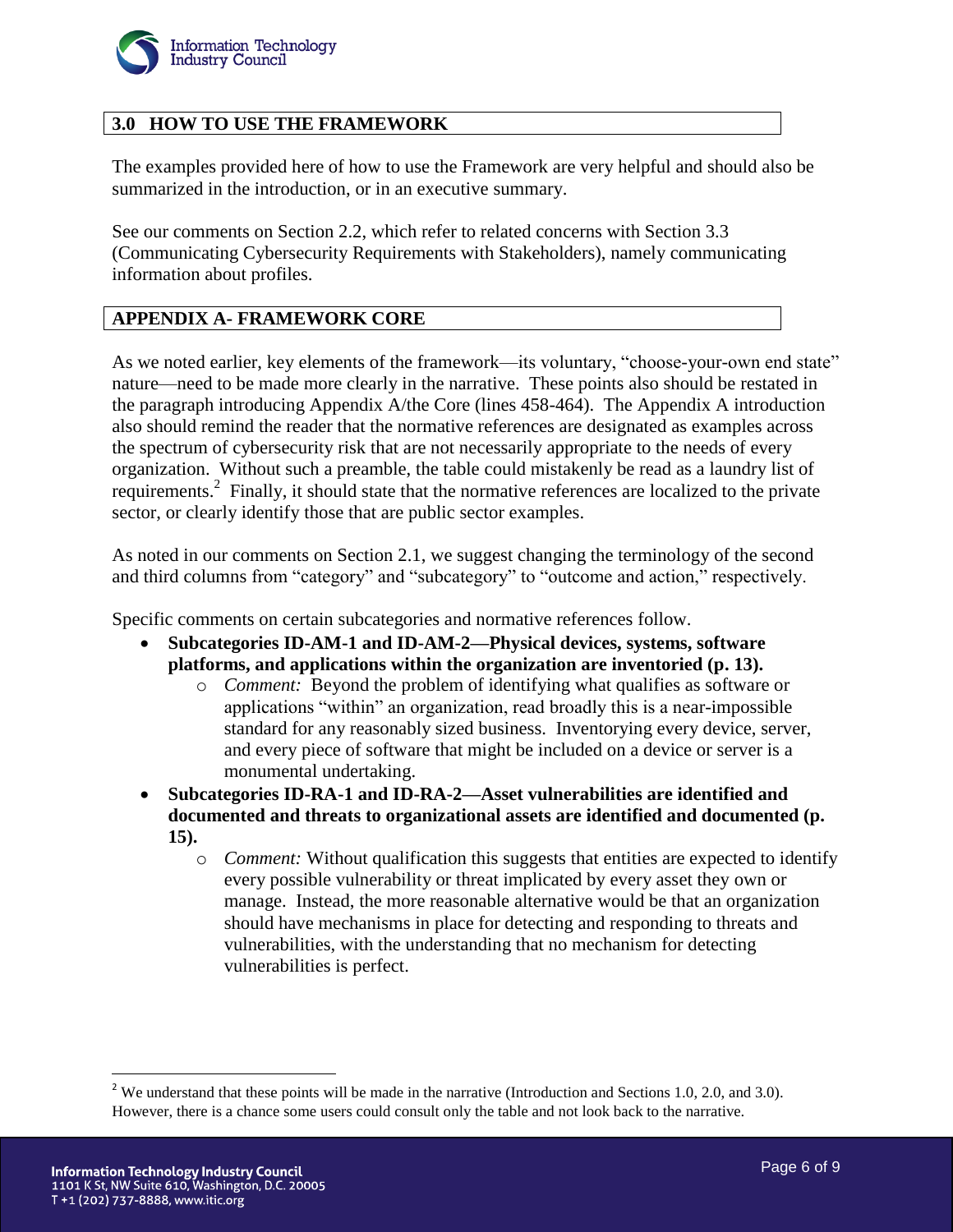

- **Subcategory PR-DS-6—Intellectual property is protected (p. 19).**
	- o *Comment:* The scope of intellectual property (IP) protection contemplated by this subcategory is unclear. Without clarity, this could also be read to impose unexpected IP liability.
- **Subcategory PR-DS-7—Unnecessary assets are eliminated (p. 19).**
	- o *Comment:* If "assets" is read broadly to encompass software as suggested by the above, this becomes an impossible task. It is unclear how an organization would determine whether or not each and every piece of software is necessary, nor what kind of inventory system would reasonably allow administrators to manage this task. This runs counter to how most, if not all, organizations in the software context operate.
- **Subcategories DE-CM-4 and DE-CM-5—Malicious code is detected and unauthorized mobile code is detected (pp. 22-23).**
	- o *Comment:* Again, without qualification these framework components could be read to require unreasonably that an organization must detect all such threats.
- **Informative reference CSC6 (found in PR-IP-2 [p. 19] and PR-PT-3 [p. 20]).**
	- o *Comment:* We are concerned about NIST's reference to CSC6, which suggests that users ask for source code for static analysis or try to use object code analysis.<sup>3</sup> Giving code creates security risks for customers, while analysis of object code tends to be of limited use to an outside party, as only the vendor can address whatever issues these might find. Further, the state-of-the-art of these tools can lead to false positives/outputs. Most importantly, these portions of CSC6 hint at product development processes, something as a general matter NIST had rightly avoided. NIST should drop the reference to CSC6 in these two places.

#### **APPENDIX B- METHODOLOGY TO PROTECT PRIVACY AND CIVIL LIBERTIES**

The Framework Core (Appendix A) lists five Functions – Identify, Protect, Detect, Respond, and Recover – that are designed to cover cybersecurity activities across all CI sectors. Each Function is then further broken down into Categories and Subcategories. Generally, the Framework Core is intended to enable organizations to more effectively manage their cybersecurity risk. Using

<sup>&</sup>lt;sup>3</sup> -- How to Implement: "6. Configuration/Hygiene: Test in-house-developed and third-party-procured web and other application software for coding errors and malware insertion, including backdoors, prior to deployment **using automated static code analysis software.** If source code is not available, **these organizations should test compiled code using static binary analysis tools.** In particular, input validation and output encoding routines of application software should be carefully reviewed and tested."

<sup>--</sup>Procedures to Implement: "**Source code testing tools**, web application security scanning tools, and object code testing tools have proven useful in securing application software, along with manual application security penetration testing by testers who have extensive programming knowledge and application penetration testing expertise."

<sup>--</sup>Control 6 Test: "In addition to the web application vulnerability scanner, the evaluation team **must also run static code analysis tools** and database configuration review tools against Internet-accessible applications to identify security flaws **on a monthly basis."**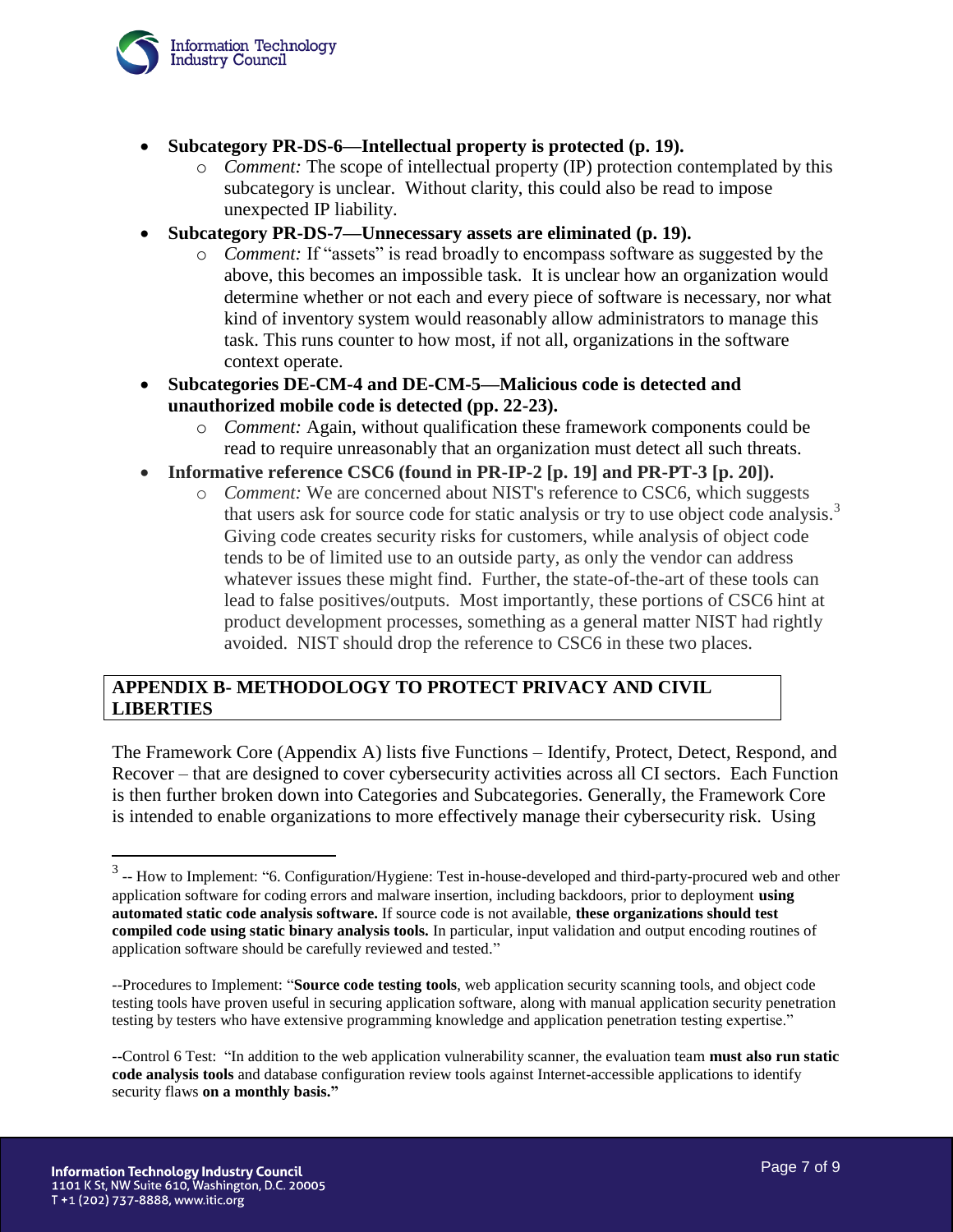

the same five Functions – Identify, Protect, Detect, Respond, and Recover, Appendix B outlines a methodology designed to address privacy and civil liberties considerations in connection with the operation of a cybersecurity program.

The current detailed methodology in Appendix B is not limited to activities relating to a cybersecurity program. Rather, as currently drafted, Appendix B appears to address all of an organization's activities that might implicate privacy and civil liberties considerations. The activities covered by Appendix B should be limited in scope to only those privacy and civil liberty considerations implicated by cybersecurity activities. Also, as currently written, the methodology in Appendix B appears to utilize an inflexible principles-based approach that does not provide organizations with sufficient latitude to develop practices and procedures relating to privacy that are appropriate to their organization.

Accordingly, ITI points to the table submitted by Hogan Lovells and encourages NIST to adopt this alternative privacy methodology.<sup>4</sup> The table can be inserted at the end of the Framework's narrative, prior to Appendix A.

The table submitted by Hogan Lovells contains an alternative privacy methodology that captures the essential privacy protections organizations should consider in connection with cybersecurity risks while appropriately omitting the references to privacy that are not directly implicated by cybersecurity activities. In short, this approach would allow an organization to consider privacy implications concurrently with cybersecurity risks. As a result, organizations will be able to implement a privacy methodology and will not be deterred from adopting an overly broad privacy methodology. The approach we propose meets the EO's call for a privacy methodology, while at the same time provides industry with the necessary built-in flexibility to adopt the methodology.

#### **APPENDIX C- AREAS FOR IMPROVEMENT**

We appreciate NIST's goal to identify areas where any additional standards may be needed and to work with the private sector to create those standards and ensure they do not manifest themselves through duplicative and unnecessary controls which hamper compliance and add unnecessary costs.

Of the eight areas listed in this section, we have the following comments:

 C6, "international alignment." As noted in our comments on the Framework introduction, C6, "international alignment," does not fit in this section. It is a (correct) justification why the Framework points to global standards and should be in the introduction. If NIST included it in Appendix C because NIST believes more work should be done, this reasoning is unclear.

<sup>4</sup> The methodology submitted by Hogan Lovells is available at [http://csrc.nist.gov/cyberframework/framework\\_comments/20131205\\_harriet\\_pearson\\_hoganlovells.pdf.](http://csrc.nist.gov/cyberframework/framework_comments/20131205_harriet_pearson_hoganlovells.pdf)

 $\overline{a}$